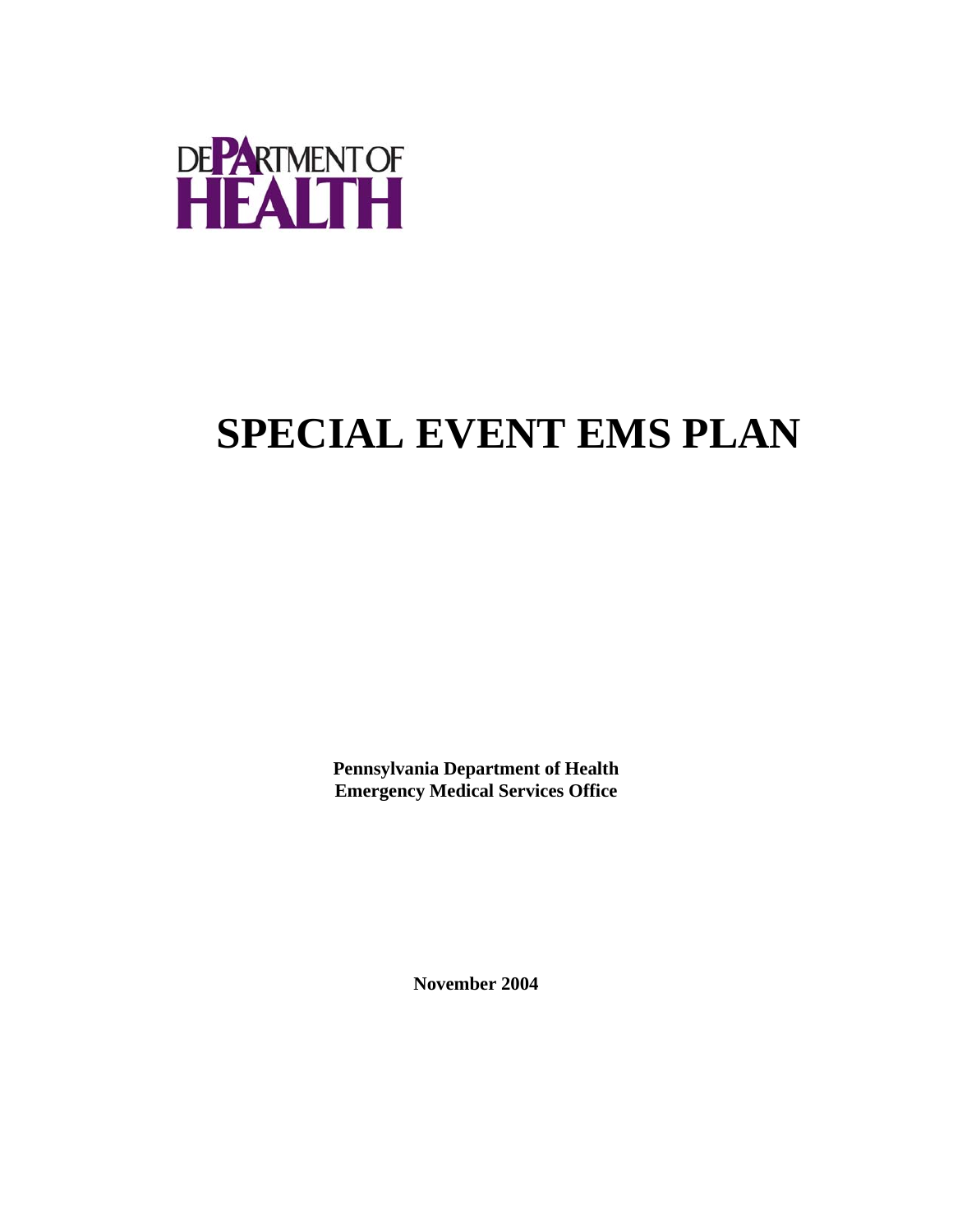## **TABLE OF CONTENTS**

|                                                   | Page # |
|---------------------------------------------------|--------|
| Introduction                                      | 3      |
| <b>Plan Information and Submission</b>            | 3      |
| Plan Approval                                     | 4      |
| Post Event Reporting Form                         | 4      |
| <b>Attachments</b>                                |        |
| Attachment A-Special Event EMS Plan               | 5      |
| <b>Attachment B- Regional EMS Council Listing</b> | 10     |
| <b>Attachment C- Post Event Reporting Form</b>    | 13     |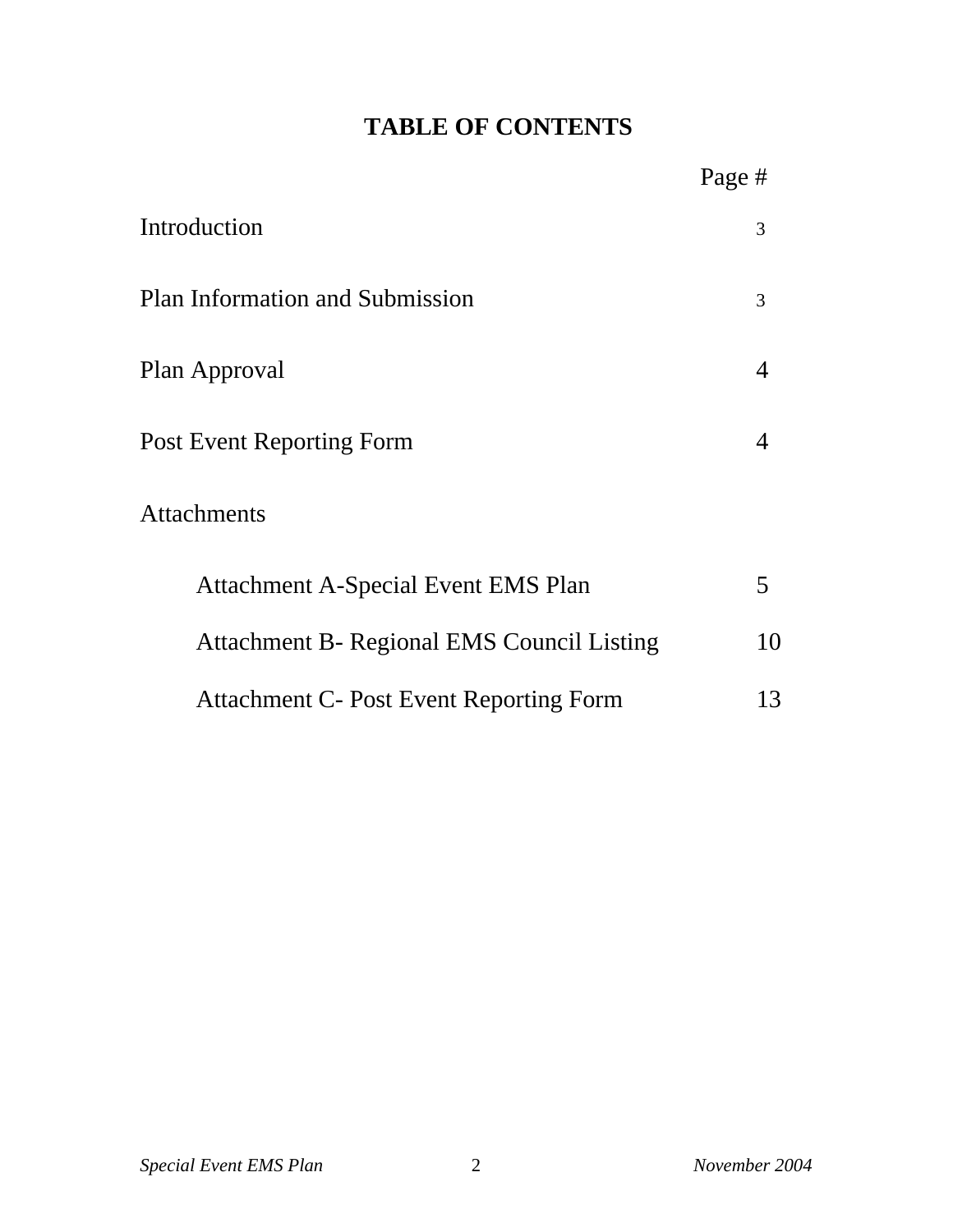## **Introduction**

This document has been prepared by the Emergency Medical Services Office (EMS Office) of the Department of Health (Department)) to assist entities that seek to have a Special Event EMS Plan evaluated by the Department. A Special Event EMS Plan may be submitted for a planned and organized activity or contest which will place participants or attendees, or both, in a defined geographic area in which the potential need for EMS exceeds local EMS capabilities, or where access by emergency vehicles might be delayed due to crowd or traffic congestion at or near the event.

This document is not itself a regulation, and consequently it does not have the force or effect of law. Furthermore, although the EMS Office may revise this document from time to time to keep it up to date, statutory, regulatory or policy changes may occur following the distribution of this document and later revisions. Therefore, interested persons are encouraged to review a current copy of the Emergency Medical Services Act and the Department's regulations and to confer with the appropriate regional emergency medical services (EMS) council to secure additional assistance. An interested person may log onto the Department's website at www.health.state.pa.us to secure the most up-to-date copy of this document. Special Event EMS regulations are set forth at 28 Pa. Code §§1013.1-1013.8.

### **Plan Information and Submission**

To secure review of a Special Event EMS Plan, an entity must submit the plan on the form found in Attachment A. This form solicits information specified in 28 Pa. Code §1013.1. A copy of that section of the regulations may be obtained from a regional EMS council listed in Attachment B. If an entity chooses to submit a plan for review by the EMS Office, it must do the following:

- 1. Submit the plan to the appropriate regional EMS council for review at least 90 days prior to the event, or first event in a series of events.
- 2. Make corrections, if any, identified by the regional EMS council.
- 3. Consider recommendations by the regional EMS council for plan improvement
- 4. If any revisions are made, resubmit the revised plan to the regional EMS council for review and transmission to the EMS Office.

The submission of a Special Event EMS Plan to the Department through a regional EMS council does not relieve the entity of any responsibility it may have to submit a similar plan to the Pennsylvania Emergency Management Agency (PEMA). The entity should contact PEMA at (717) 651-2001 or (800) 424-7362 (for calls made within Pennsylvania) or e-mail (PEMA) at stateeoc@state.pa.us. The entity should also contact the county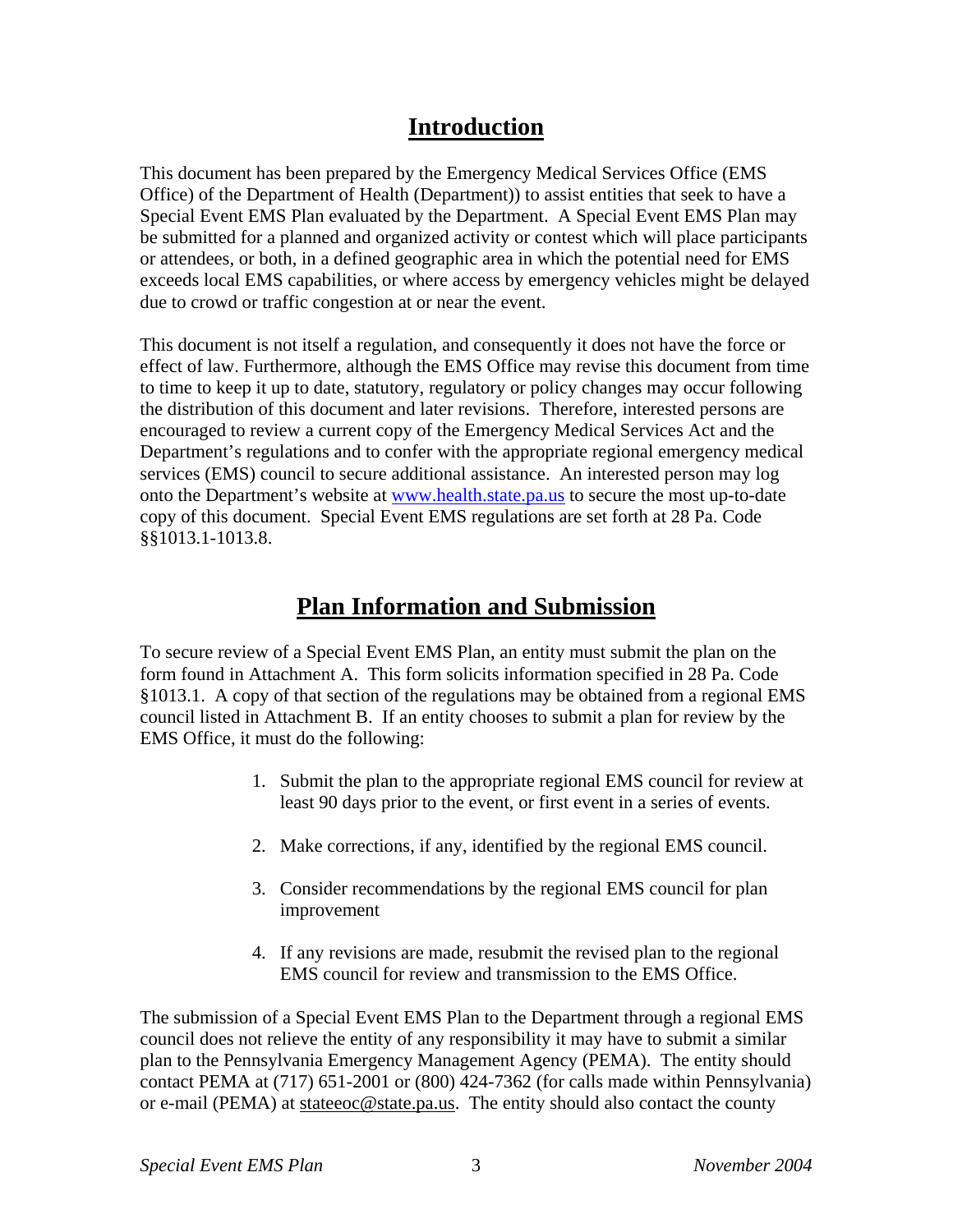emergency management agency in the county where the event will be held to inquire about any local requirements.

## **Plan Approval**

 After the plan has been reviewed by the regional EMS council and is determined by that council to be complete and accurate, that council will forward the plan to the EMS Office for review and approval or disapproval. The EMS Office will complete its review within 60 days after the regional EMS council determines that it has received a complete and accurate plan. If approved by the EMS Office, a copy of the plan will be returned to the regional EMS council through which it was submitted, together with documentation to verify that it has been approved. The regional EMS council will then provide an approved copy of the plan to the entity that submitted it.

## **Post Event Reporting**

If an entity participates in the Special Event EMS Plan and it has been approved, 28 Pa. Code §1013.8 requires the entity to complete special event report form after the event has occurred. This report form labeled "Post Event Reporting Form" is appended hereto as Attachment C. Within 30 days following the special event, the entity must complete the form and submit it to the regional EMS council to which the Special Event EMS Plan was submitted. That regional EMS council will review the report for completeness. Once complete, the council will forward it to the EMS Office. After reviewing the report, either the regional EMS council or the EMS office may make recommendations to the event organizer for areas of improvement.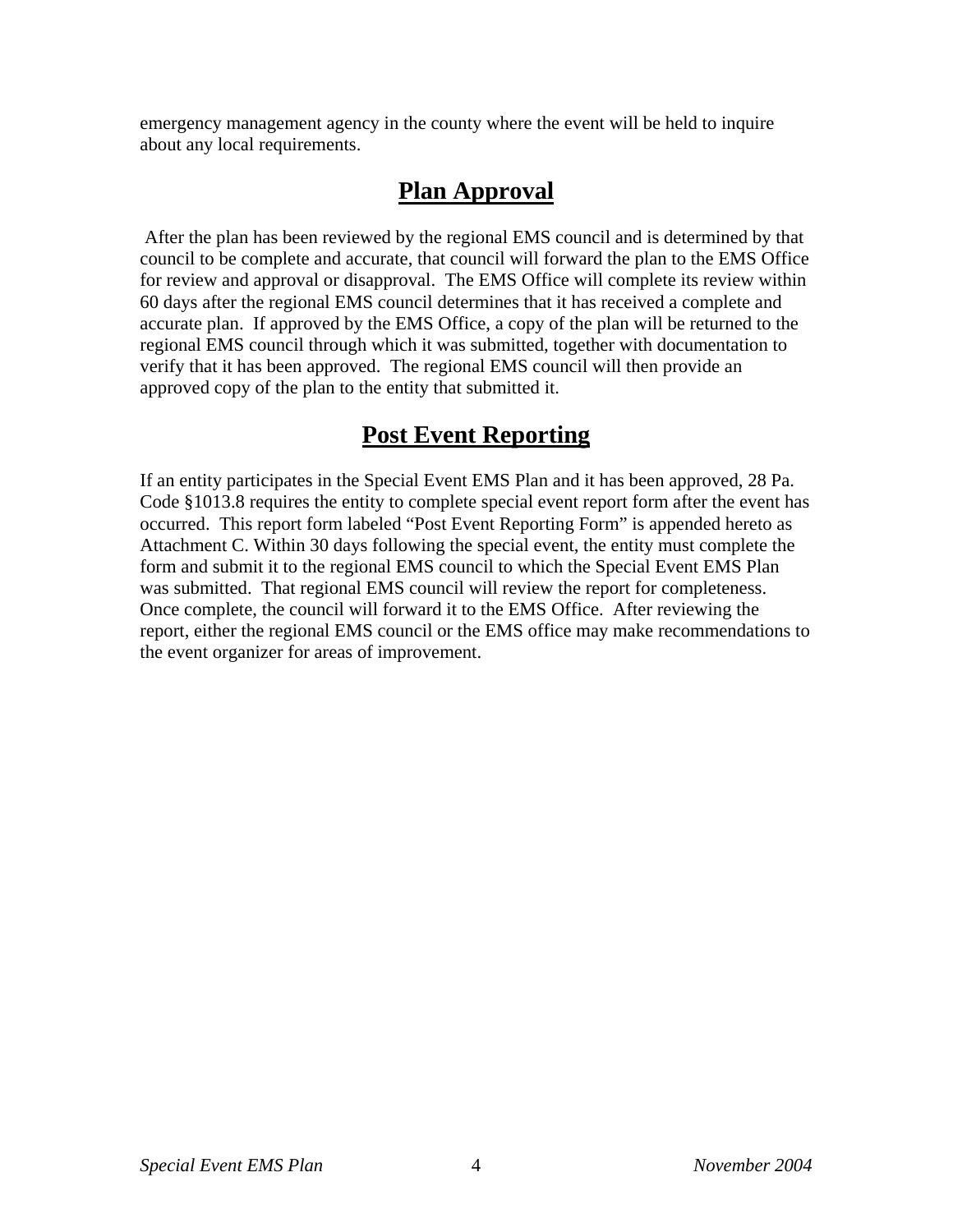## **ATTACHMENT A**

## **SPECIAL EVENT EMS PLAN**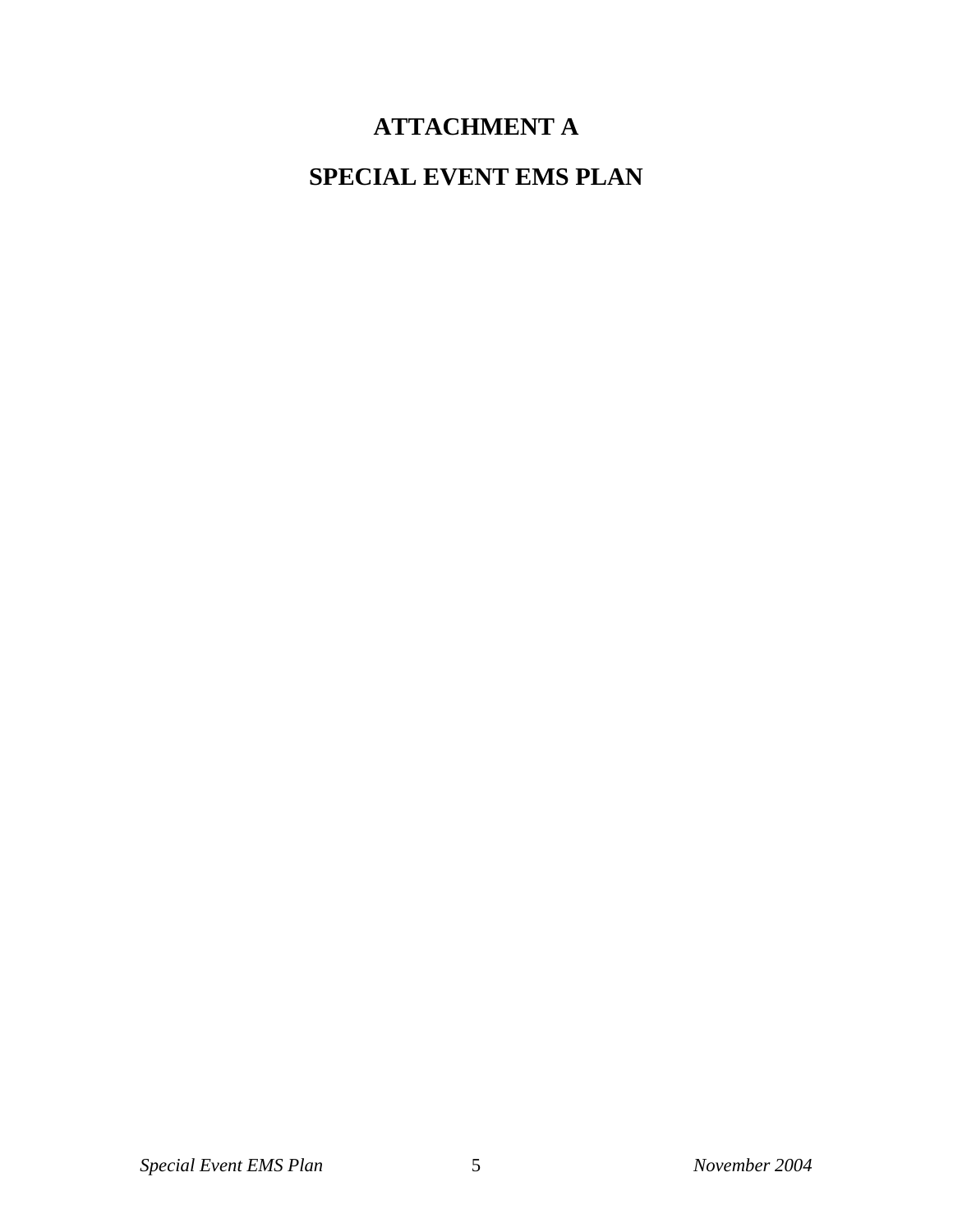

## SPECIAL EVENT EMS PLAN

| 1. Known or Estimated Attendance (Check the appropriate line): |  |
|----------------------------------------------------------------|--|
|----------------------------------------------------------------|--|

|  | $<$ 25,000 | 25,000-55,000 | >55,000 |
|--|------------|---------------|---------|
|--|------------|---------------|---------|

2. Types and Nature of Event:

| $3. Date(s) of Event: \n$                                                                                                      |
|--------------------------------------------------------------------------------------------------------------------------------|
| 4. Location of Event:                                                                                                          |
|                                                                                                                                |
| 5. Length of Event:                                                                                                            |
|                                                                                                                                |
|                                                                                                                                |
| 6. Sponsoring Organization:                                                                                                    |
| Name:<br><u> 1989 - Johann Harry Harry Harry Harry Harry Harry Harry Harry Harry Harry Harry Harry Harry Harry Harry Harry</u> |
| Address:<br><u> 1980 - Andrea Stadt Britain, amerikansk politik (d. 1980)</u>                                                  |
| $\overline{\mathrm{Zip:}}$                                                                                                     |
| Telephone #: $(\_\_\_\_\_\_\_\_\$ Facsimile # $(\_\_\_\_\_\_\_\_\_\_\_\_\_$                                                    |
|                                                                                                                                |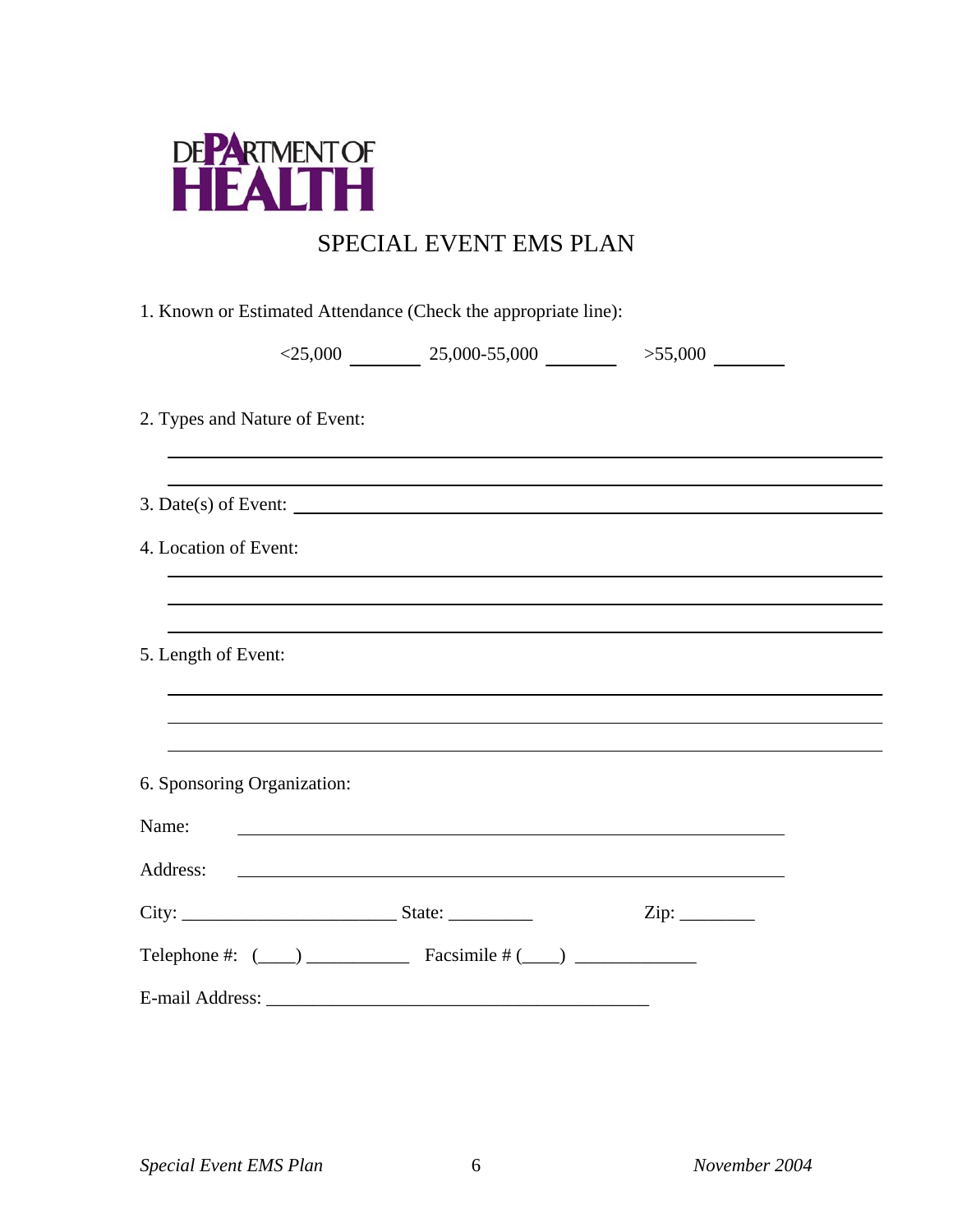7. Name and Qualifications of Special Event EMS Director:

Name: \_\_\_\_\_\_\_\_\_\_\_\_\_\_\_\_\_\_\_\_\_\_\_\_\_\_\_\_\_\_\_\_\_\_\_\_\_\_\_\_\_\_\_\_\_

Qualifications: \_\_\_\_\_\_\_\_\_\_\_\_\_\_\_\_\_\_\_\_\_\_\_\_\_\_\_\_\_\_\_\_\_\_\_\_\_\_\_\_\_\_\_\_\_\_\_\_\_\_\_\_\_

8. Name and Qualifications of Special Event Supervisory Physician:

 $\overline{\phantom{a}}$  ,  $\overline{\phantom{a}}$  ,  $\overline{\phantom{a}}$  ,  $\overline{\phantom{a}}$  ,  $\overline{\phantom{a}}$  ,  $\overline{\phantom{a}}$  ,  $\overline{\phantom{a}}$  ,  $\overline{\phantom{a}}$  ,  $\overline{\phantom{a}}$  ,  $\overline{\phantom{a}}$  ,  $\overline{\phantom{a}}$  ,  $\overline{\phantom{a}}$  ,  $\overline{\phantom{a}}$  ,  $\overline{\phantom{a}}$  ,  $\overline{\phantom{a}}$  ,  $\overline{\phantom{a}}$ 

Name: \_\_\_\_\_\_\_\_\_\_\_\_\_\_\_\_\_\_\_\_\_\_\_\_\_\_\_\_\_\_\_\_\_\_\_\_\_\_\_\_\_\_\_\_\_\_\_\_\_

Qualifications: \_\_\_\_\_\_\_\_\_\_\_\_\_\_\_\_\_\_\_\_\_\_\_\_\_\_\_\_\_\_\_\_\_\_\_\_\_\_\_\_\_\_\_

9a. Available Personnel and Equipment:

| Personnel                                  | Vehicles*                  | Equipment/Supplies** |
|--------------------------------------------|----------------------------|----------------------|
| # First Responders:                        | #Basic Life Support:       |                      |
| $# EMTs$ :                                 | # ALS Mobile Care:         |                      |
| #EMT-Paramedics:                           | # ALS Squad:               |                      |
| # Prehospital Registered<br>Nurses (PHRN): | $#$ Aircraft:              |                      |
| # Physicians:                              | Other Vehicles (Describe): |                      |
| # Other Personnel:                         |                            |                      |

\_\_\_\_\_\_\_\_\_\_\_\_\_\_\_\_\_\_\_\_\_\_\_\_\_\_\_\_\_\_\_\_\_\_\_\_\_\_\_\_\_\_\_\_\_\_\_\_\_\_\_\_\_\_

\_\_\_\_\_\_\_\_\_\_\_\_\_\_\_\_\_\_\_\_\_\_\_\_\_\_\_\_\_\_\_\_\_\_\_\_\_\_\_\_\_\_\_

#### 9b. Name of Ambulance Service(s) Providing EMS Coverage: Name of Service Level of Coverage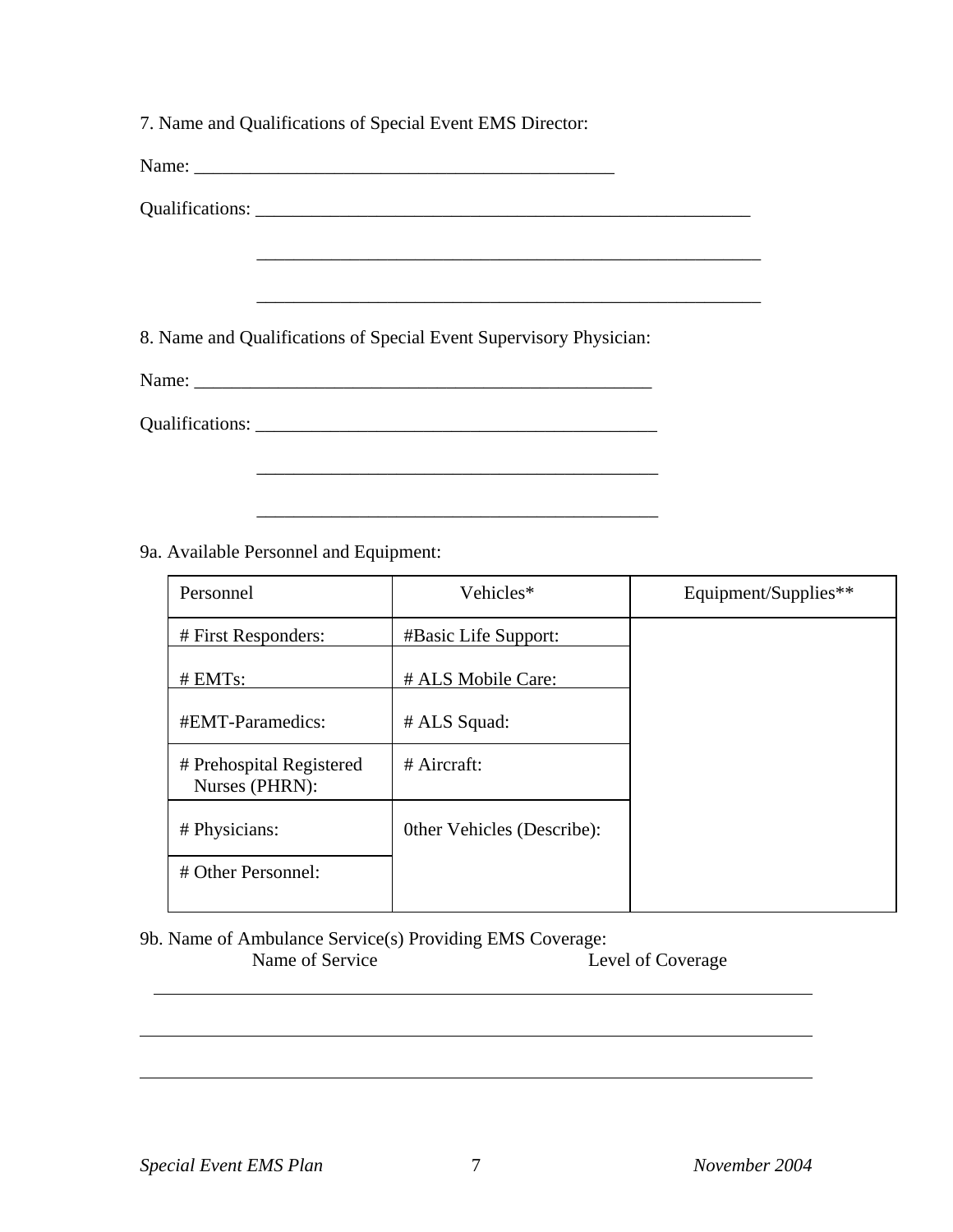#### **\* Vehicle requirements based on attendance are as follows:**

 5,000-25,000- One staffed and licensed ambulance vehicle 25,000-55,000- Two staffed and licensed ambulance vehicles >55,000- Three staffed and licensed ambulance vehicles

 \*\* Describe equipment and supplies that will be available for use at the event, e.g., Automated External Defibrillators (AEDs), etc. 10. Description of the On-site Treatment Facilities:

**NOTE: A copy of a map of the special event site must be attached to the plan.**

- 11. Description of the Patient Transfer Protocols and Agreements that will be utilized:
- 12. Description of Special Event Emergency Medical Communications Capabilities:
- 13. Description of Plans for Educating Event Attendees Regarding EMS System Access, Specific Hazards or Severe Weather:
- 14. Measures that have or will be taken to Coordinate EMS for the Event with Local Emergency Services and Public Safety Agencies, such as Ambulance, Police, Fire, Rescue, and Hospital Agencies or Organizations: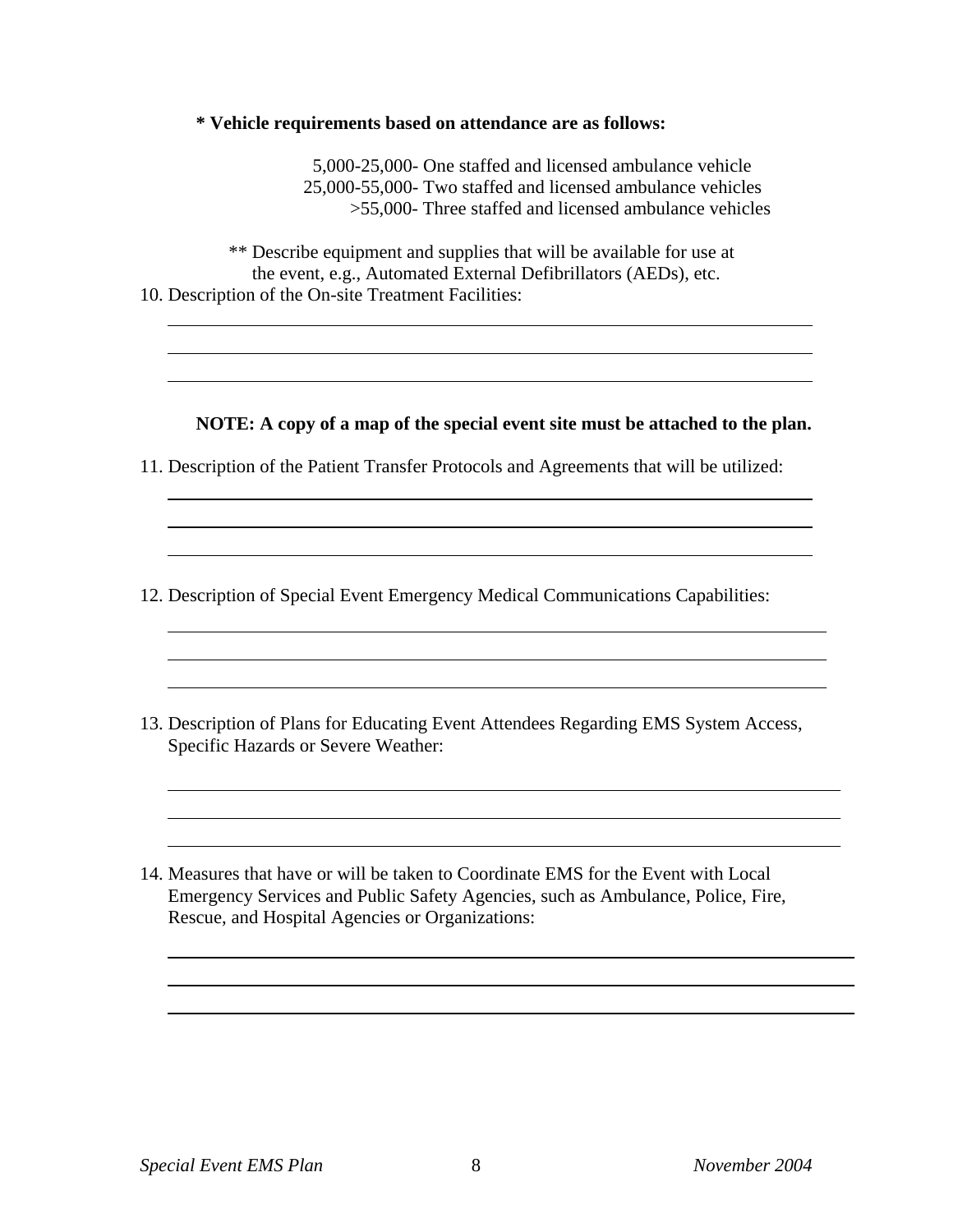Printed Name of Event Organizer Title (First, MI, Last)

Signature Date

**Attach Additional Pages for Any Items That Require More Space to Complete**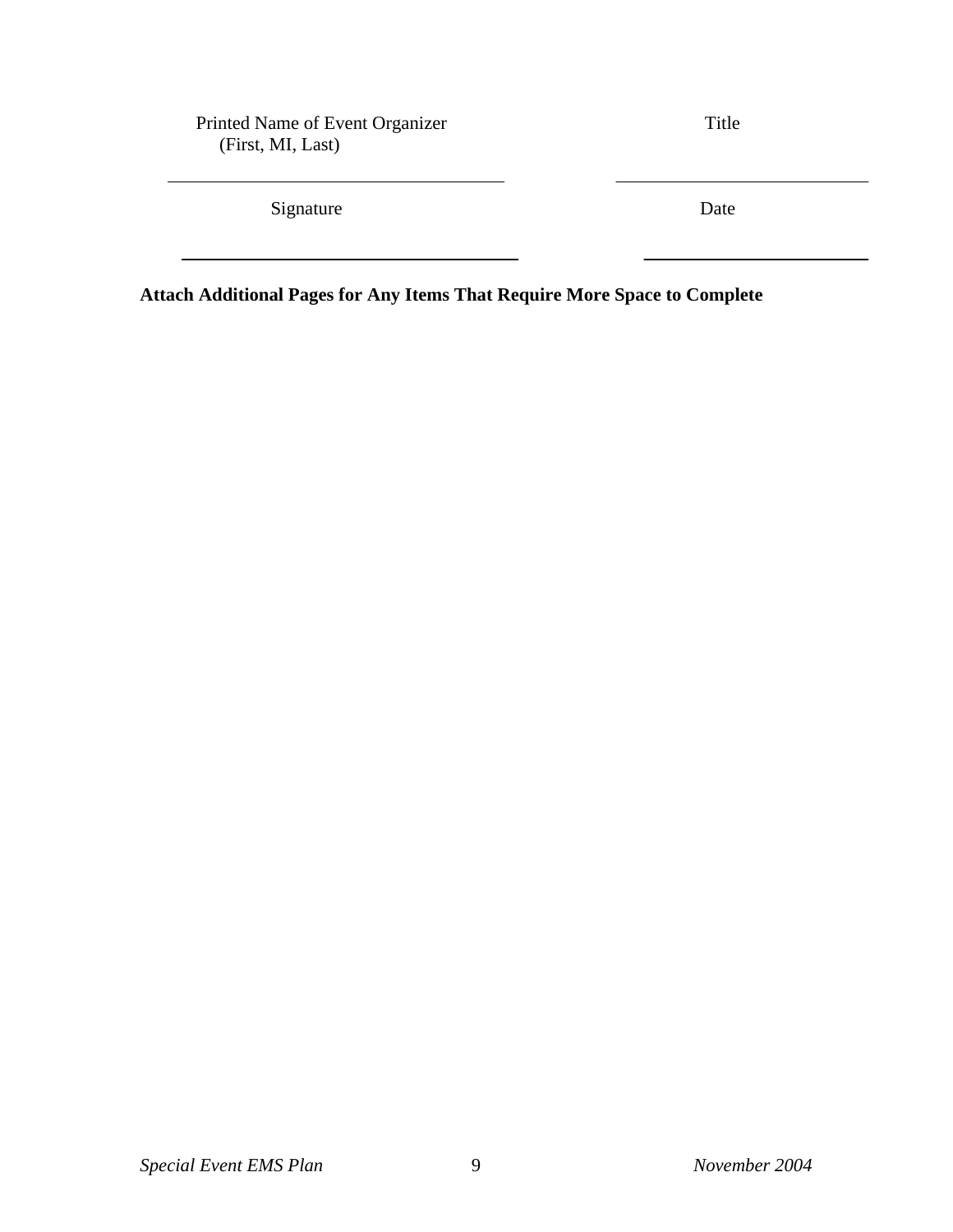## **ATTACHMENT B**

## **REGIONAL EMS COUNCIL LISTING**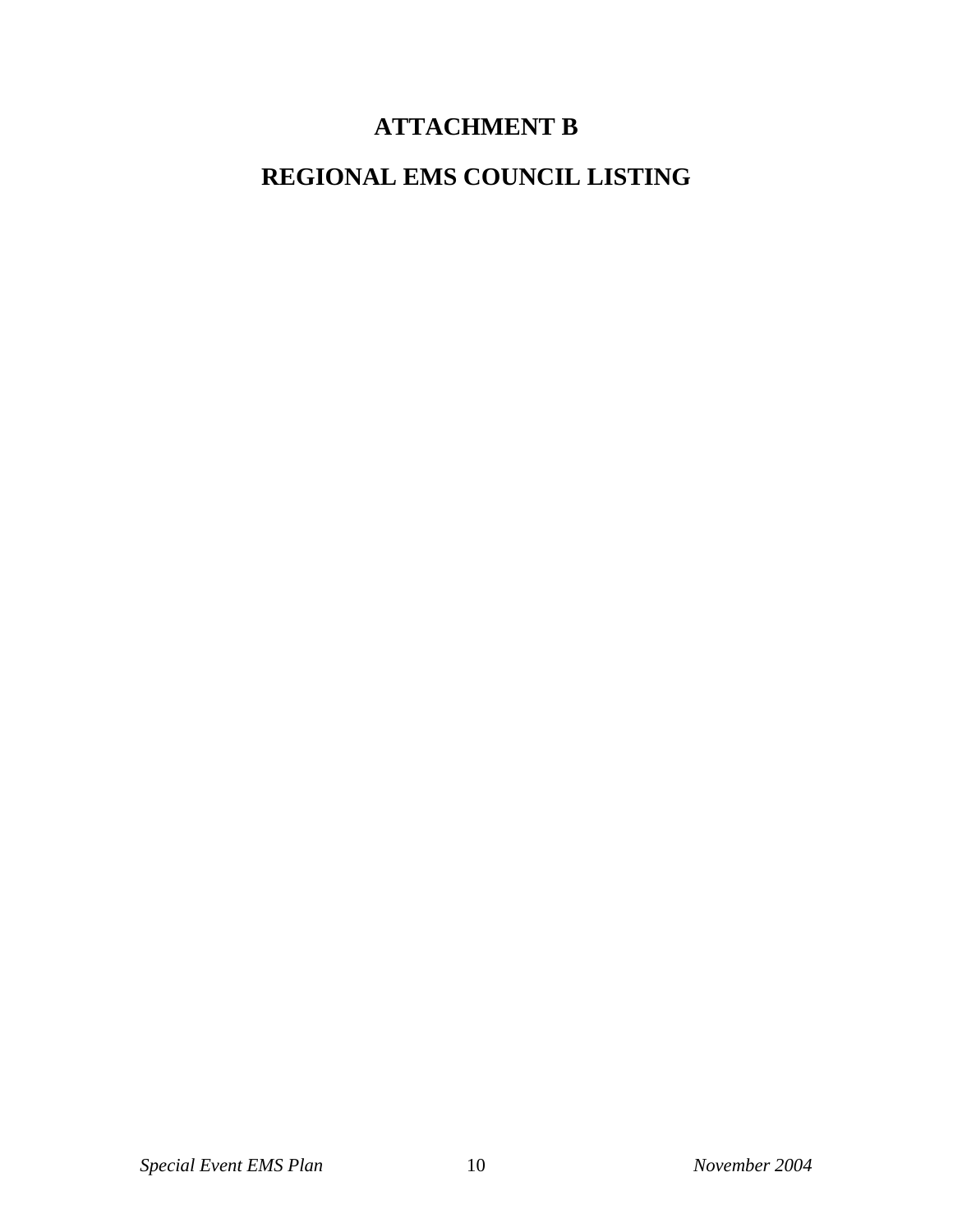#### **REGIONAL EMS COUNCILS COUNTIES**

 **Bradford Susquehanna EMS Council**  RR#1, Box 154-Tomahawk Road Bradford Towanda, PA 28848 Susquehanna (570) 265-7909 FAX (570) 266-6124

#### **Bucks County Emergency Health Services**

911 Ivyglenn Circle Bucks Ivyland, PA 18974 (215) 340-8735 FAX (215) 957-0765

#### **Chester County EMS Council**

 Department of Emergency Services Chester 601 Westtown Road -- Suite 12 P.O. Box 2747 West Chester, PA 19390-0990 (610) 344-5000 FAX (610) 344-5050

#### **Delaware County EHS Council, Inc.**

 Government Center Building, Room 117 Delaware 201 W. Front Street Media, PA 19063 (610) 891-5310 FAX (610) 566-3947

#### **Eastern Pa EMS Council, Inc.**

| 1405 North Cedar Crest Blvd. - Suite 208 | <b>Berks</b> | Monroe   |
|------------------------------------------|--------------|----------|
| Allentown, PA 18104                      | Carbon       | Northam  |
| $(610)$ 820-9212 FAX $(610)$ 820-5620    | Lehigh       | Schuylki |

#### **EHS Federation, Inc.**

(717) 774-7911 FAX (717) 774-6163 Dauphin (22) Lebanon

#### **Emergency Medical Service Institute**

(412) 242-7322 FAX (412) 242-7434 Beaver Indiana

#### **EMMCO East, Inc.**

 1411 Million Dollar Highway Cameron Jefferson Kersey, PA 15846 Clearfield McKean (814) 834-9212 FAX (814) 781-3881 Elk Potter

#### **EMMCO West, Inc.**

 16271 Conneaut Lake Road Suite 101 Clarion Crawford Warren Meadville, PA 16335-3814 Erie Forest (814) 337-5380 FAX (814) 337-0871 Mercer Venango

# Northampton Schuylkill 722 Limekiln Road Adams (1) Franklin Perry New Cumberland, PA 17070 Cumberland (21) Lancaster York 221 Penn Avenue, Suite 2500 Allegheny Fayette Washington Pittsburgh, PA 15221 Armstrong Greene Westmoreland Butler Lawrence

*Special Event EMS Plan* 11 *November 2004*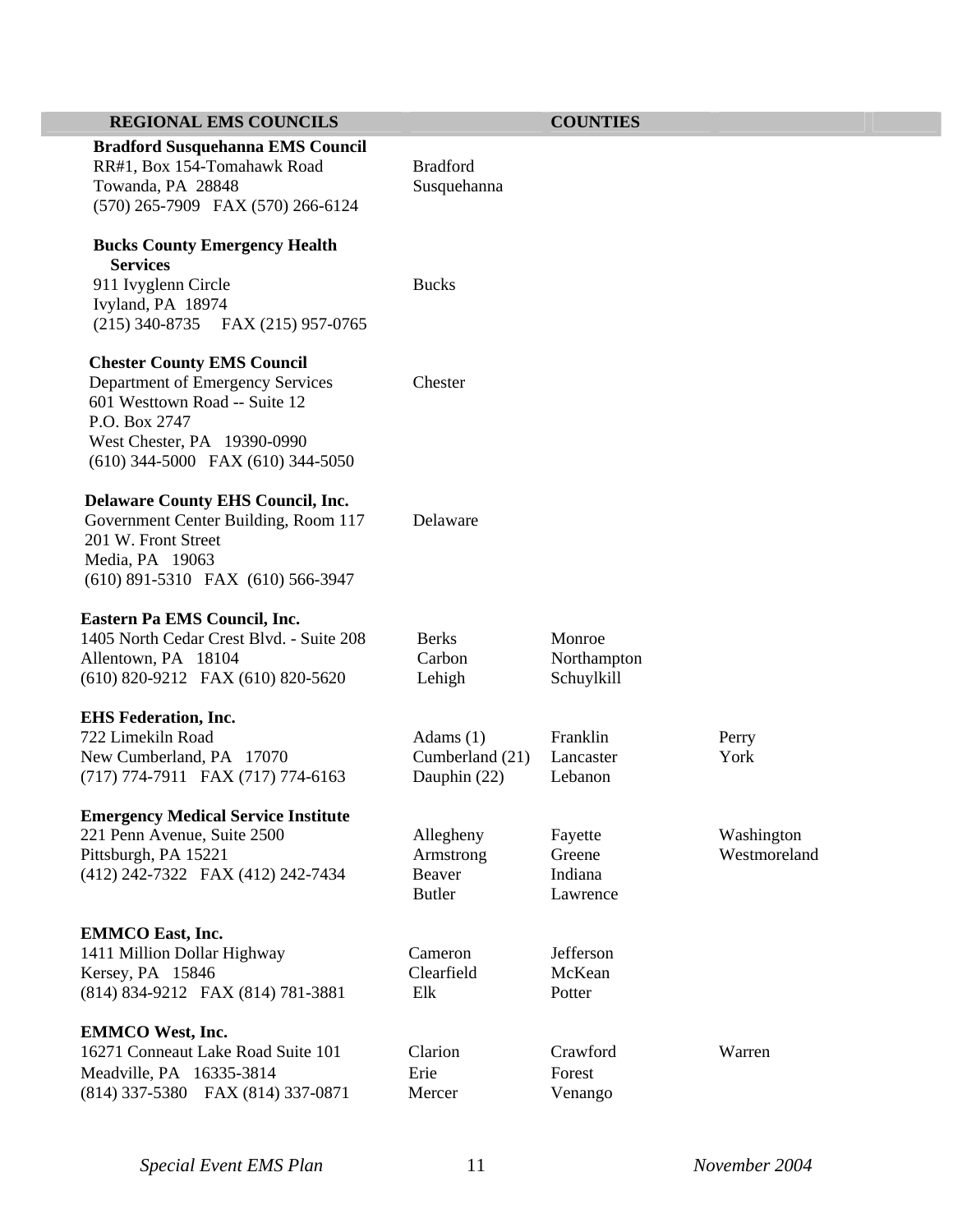| <b>REGIONAL EMS COUNCILS (Cont'd)</b>    |                   | <b>COUNTIES</b> (Cont'd) |
|------------------------------------------|-------------------|--------------------------|
| <b>EMS</b> of Northeastern PA, Inc.      |                   |                          |
| 1153 Oak Street                          | Lackawanna)       | Wayne                    |
| Pittston, PA 18640                       | Luzerne           | Wyoming                  |
| (570) 655-6818 FAX (570) 655-6824        | Pike              |                          |
|                                          |                   |                          |
| <b>LTS EMS Council</b>                   |                   |                          |
| 542 County Farm Road, Suite 101          | Lycoming          |                          |
| Montoursville, PA 17754-9621             | Sullivan          |                          |
| (800) 433-9063 FAX (570) 433-4435        | Tioga             |                          |
| <b>Montgomery County EMS</b>             |                   |                          |
| Office of Emergency Medical Services     | Montgomery        |                          |
| 50 Eagleville Road                       |                   |                          |
| Eagleville, PA 19403                     |                   |                          |
| $(610) 631-6520$ FAX $(610) 631-9864$    |                   |                          |
|                                          |                   |                          |
| Philadelphia EMS Council                 |                   |                          |
| Philadelphia Fire Department             | Philadelphia      |                          |
| 240 Spring Garden Street                 |                   |                          |
| Philadelphia, PA 19123-2991              |                   |                          |
| (215) 686-1313 FAX (215) 686-1321        |                   |                          |
|                                          |                   |                          |
| <b>Seven Mountains EMS Council, Inc.</b> |                   |                          |
| 523 Dell Street                          | Centre<br>Clinton | Juniata<br>Mifflin       |
| Bellefonte, PA 16823                     |                   |                          |
| (814) 355-1474 FAX (814) 355-5149        |                   |                          |
| Southern Alleghenies EMS Council, Inc.   |                   |                          |
| Olde Farm Office Centre - Carriage House | Bedford           | Fulton                   |
| Duncansville, PA 16635                   | Blair             | Huntingdon               |
| (814) 696-3200 FAX (814) 696-0101        | Cambria           | Somerset                 |
|                                          |                   |                          |
| Susquehanna EHS Council, Inc.            |                   |                          |
| 249 Market Street                        | Columbia          | Northumberland           |
| Sunbury, PA 17801-3401                   | Montour           | Snyder                   |
| (570) 988-3443 FAX (570) 988-3446        |                   |                          |